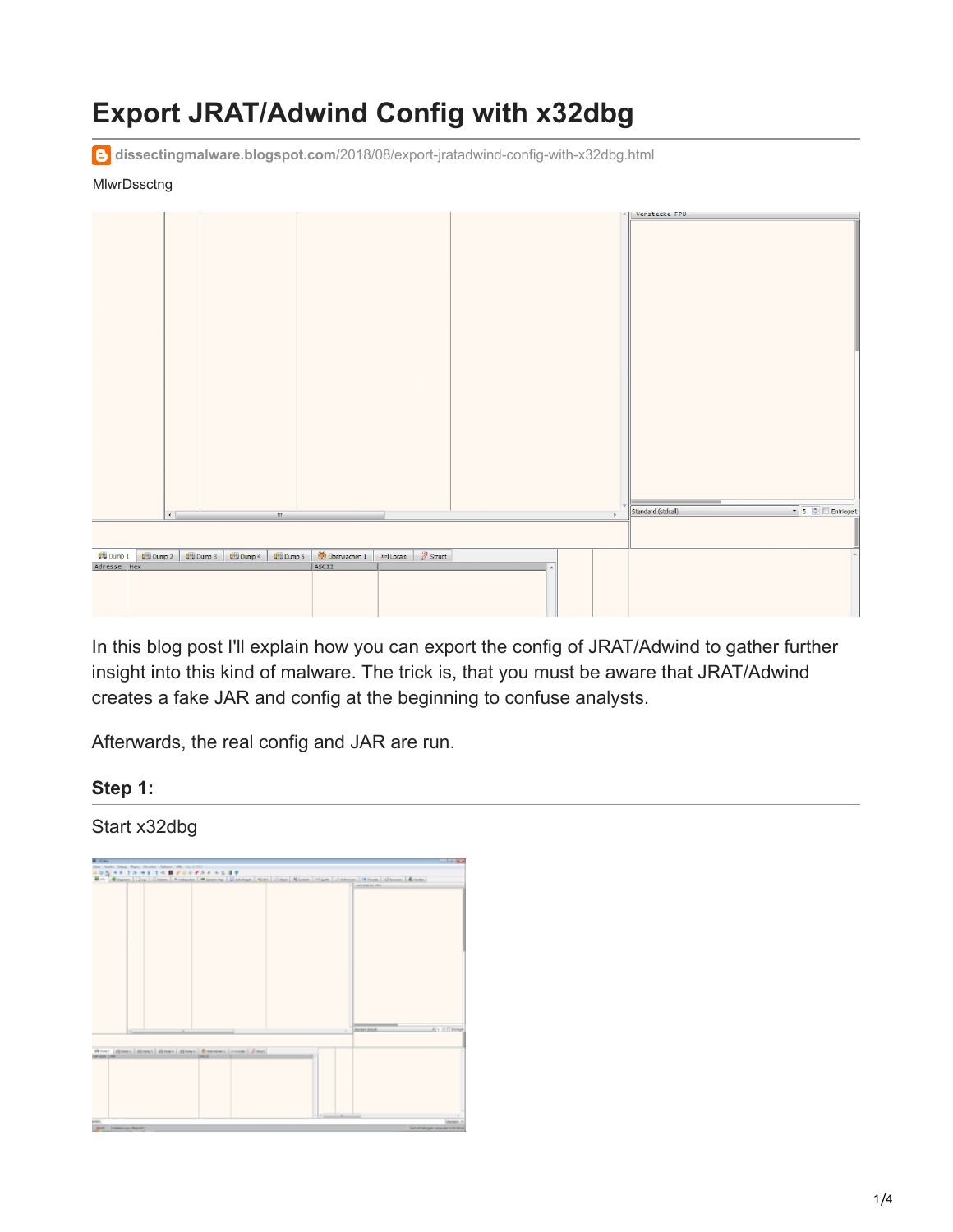#### Open java.exe

|                           | 41 Programme (d6) > Java > jrc1.8.0.171 > bin > | $-4$ $-6$ in durchauchen          | ø                      |  |  |  |
|---------------------------|-------------------------------------------------|-----------------------------------|------------------------|--|--|--|
| Organizieren w            | <b>Neuer Ordule</b>                             |                                   | 81<br>-01<br>$\sim$    |  |  |  |
| <b>SP Favoriten</b>       | Name                                            | Änderungsdatum                    | Typ                    |  |  |  |
| <b>IL FLARE</b>           | % Recycle                                       | 18.07.2008 13:04                  | Anwendungserwe         |  |  |  |
| Desktop                   | 6 PakesHall                                     | 18.07.2008 12:04                  | Anwendungserwe         |  |  |  |
| <b>B</b> Downloads        | <sup>(a)</sup> jaas et dit                      | 18.07.2018 13.04                  | Anwendungserwe         |  |  |  |
| Sil Zuletzt besucht       | abovitch.ear                                    | 18.07.2008 13:04                  | Anvendung              |  |  |  |
|                           | % java.dll                                      | 18.07.2008 13:04                  | Anwendungserwe         |  |  |  |
| <b>Bibliotheken</b>       | del java.exe                                    | 18.07.2018 13:04                  | Anwendung              |  |  |  |
| <b>Bilder</b>             | <sup>(6)</sup> java crw demo.dll                | 18.07.2018 13:04                  | Anwendungserwe         |  |  |  |
| <sup>2</sup> Dokumente    | % JavaAccessBridge-12.dll                       | 18.07.2008 13:04                  | Anwendungserwe         |  |  |  |
| Munik                     | All javacpl.exe                                 | 18.07.2018 13:04                  | Anwendung              |  |  |  |
| Videos                    | % javats font dil                               | 18.07.2008 13:04                  | Anwendungserwe         |  |  |  |
|                           | % javats font tilk.dll                          | 18.07.2008 13:04                  | Anwendungserwe         |  |  |  |
| <b>N</b> Computer         | % javah: ilo.dll                                | 18.07.2008 12:04                  | Anwendungserwe         |  |  |  |
| Lokaler Datenträr         | <b>El java-mi.ox</b>                            | 18.07.2018 13:04                  | Anwendung              |  |  |  |
| <b>C</b> DVD-Laufwerk (C) | di javan.com                                    | 18.07.2008 13:04                  | Anvendung              |  |  |  |
|                           | 23.<br>$\overline{ }$                           | <b><i>LA ATLANTACIÓN</i></b>      |                        |  |  |  |
|                           | Dateiname: java.exe                             | Audührbare Dateien (".cos ".dll - |                        |  |  |  |
|                           |                                                 | Öffnen                            | <b>Abbrechen</b><br>l÷ |  |  |  |

#### **Step 3:**

Under Debug, choose "Change Command Line"



#### **Step 4:**

Point it to your suspected JRAT/Adwind JAR file



#### **Step 5:**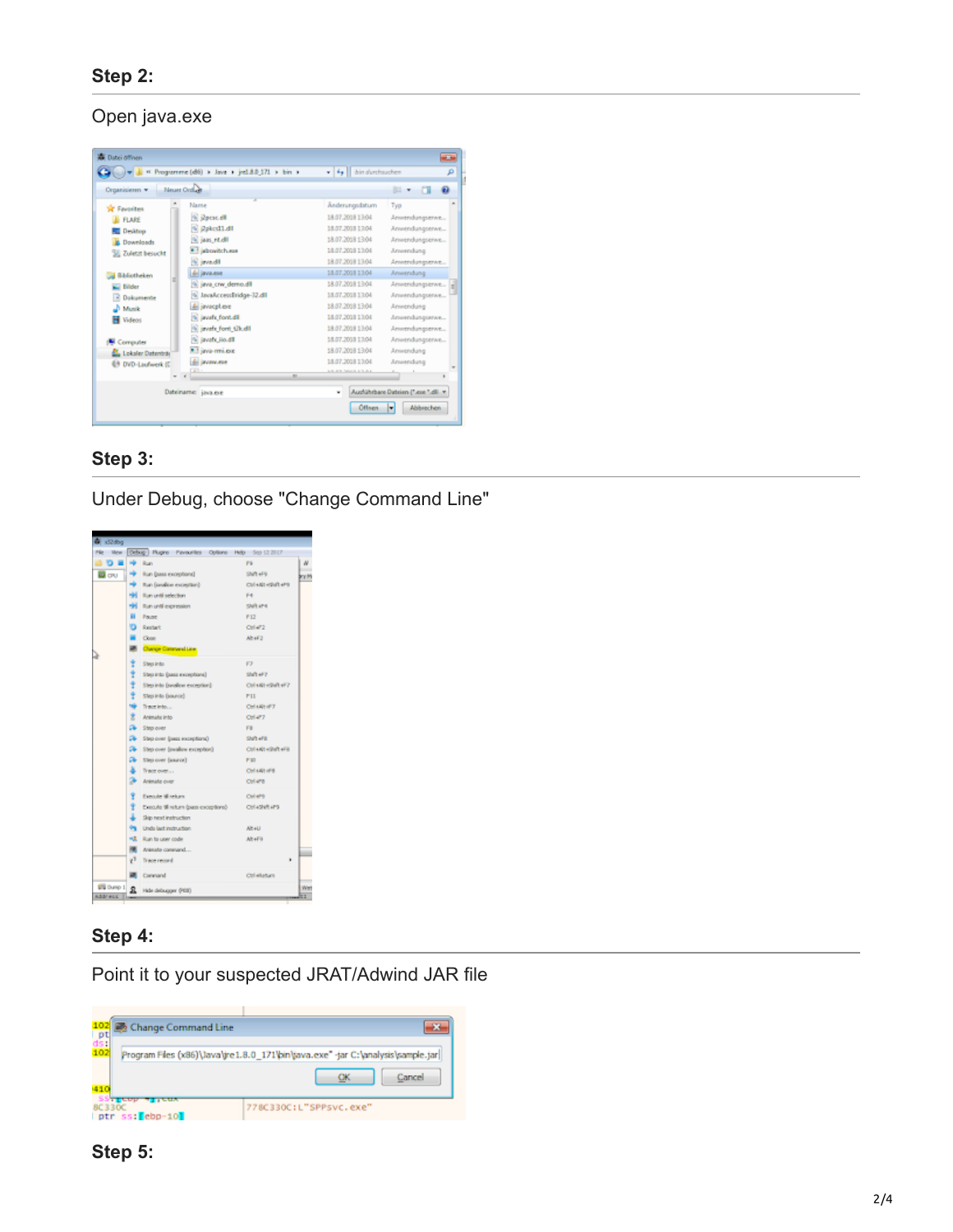Create a Breakpoint on "CreateProcessInternalW"

| '880120 89 54 24 14 64 A3 00 00 00 00 83 C4 04 5A 64 A1 .TS.dfA.Zdi<br>(680130 30 00 00 00 68 40 20 FF 14 90 50 6A 00 6A 00 EB 0@,yFj.j.è |                                                                                                         |  |                             |  |  |  |  |
|-------------------------------------------------------------------------------------------------------------------------------------------|---------------------------------------------------------------------------------------------------------|--|-----------------------------|--|--|--|--|
| Command: bp CreateProcessInternalW                                                                                                        |                                                                                                         |  |                             |  |  |  |  |
|                                                                                                                                           | New command line: "C: Program Files (x86)\Javalgre 1.8.0_171\bin\java.exe" -jar C: \analysis\sample.jar |  |                             |  |  |  |  |
|                                                                                                                                           |                                                                                                         |  |                             |  |  |  |  |
|                                                                                                                                           |                                                                                                         |  |                             |  |  |  |  |
|                                                                                                                                           |                                                                                                         |  |                             |  |  |  |  |
|                                                                                                                                           |                                                                                                         |  |                             |  |  |  |  |
|                                                                                                                                           |                                                                                                         |  |                             |  |  |  |  |
|                                                                                                                                           |                                                                                                         |  |                             |  |  |  |  |
|                                                                                                                                           |                                                                                                         |  | Breakpoint at 756E3C23 set! |  |  |  |  |

Hint: As mentioned earlier this Breakpoint will be hit multiple times since JRAT starts multiple processes (for example to detect AV solutions with the help of WMI etc.) so you should watch the Stack Windows of x32dbg to find the "real" call.

#### **Step 6:**

So after hitting the breakpoint multiple times you should see something like this:

| When I direct direct direct direct Black ( Ham   Jing )                                                                                                                                                                                                                                                                                                                       |                                                                  |
|-------------------------------------------------------------------------------------------------------------------------------------------------------------------------------------------------------------------------------------------------------------------------------------------------------------------------------------------------------------------------------|------------------------------------------------------------------|
| <b>ARRIVER TWO</b><br><b>CONTRACTOR CONTRACTOR DE LA CARDINALE DE LA CARDINALE DE LA CARDINALE DE LA CARDINALE DE LA CARDINALE DE LA CA</b><br>I handled the set of the set of the set of the set of the set of the set of the set of the set of the set of the set of the set of the set of the set of the set of the set of the set of the set of the set of the set of the | A series are the Column of Auto Communication independent of the |

Adwind is about to start the real JAR and thus we can be sure that the real config must be somewhere in memory.

#### **Step 7:**

Switch to Memory Map and rightclick and click "Find pattern"